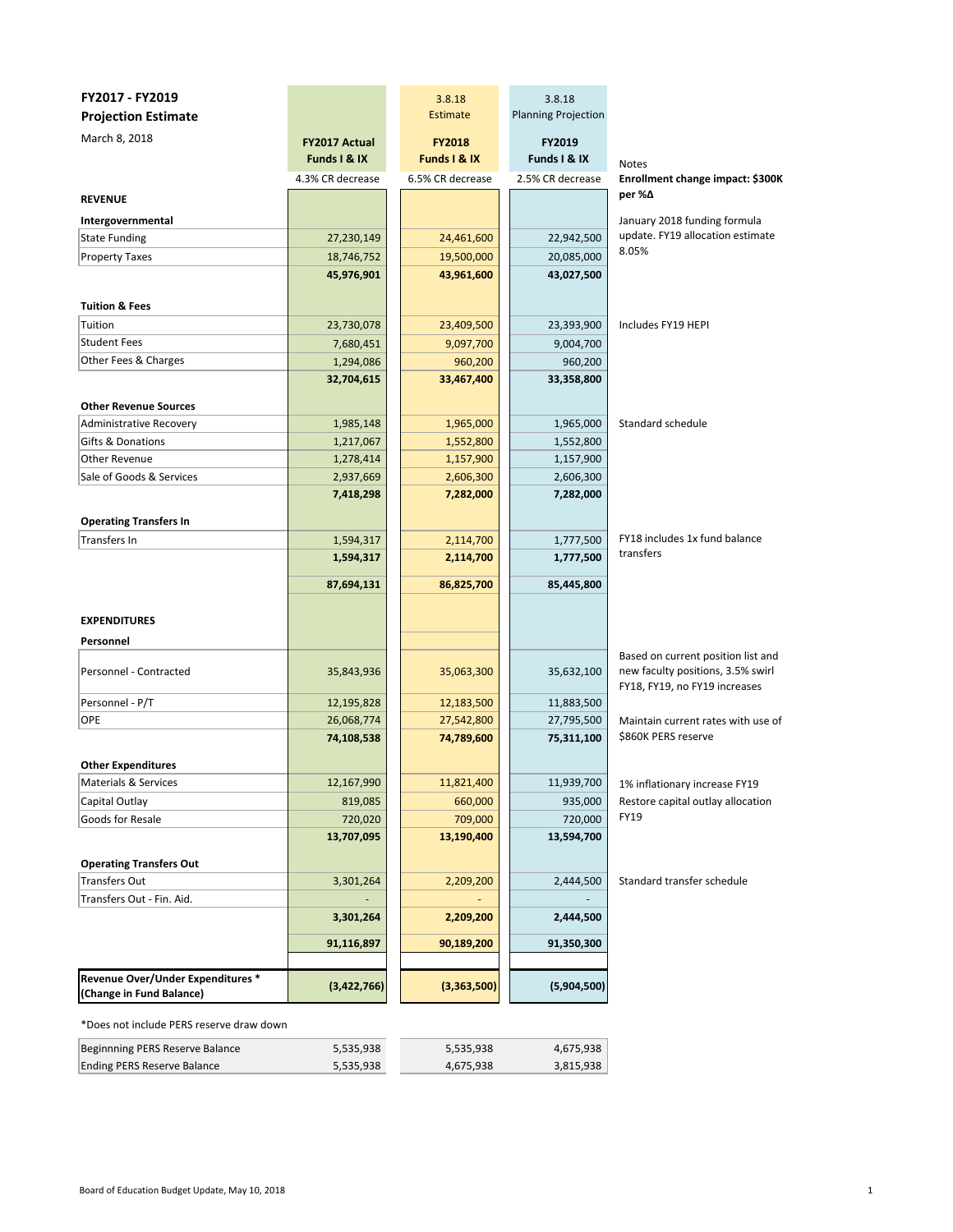## **FY 2019 Budget Development Subcommittee Consensus Budget Balancing Items**

Updated April 25, 2018. See \* for updated line items.

| <b>Planning Projection, March 8, 2018</b>                                                                                                                                                                                                                                                                                                                                                                                                                                                                                                                                                                                                                                                                                                                                | (\$ | 5,904,500)  |
|--------------------------------------------------------------------------------------------------------------------------------------------------------------------------------------------------------------------------------------------------------------------------------------------------------------------------------------------------------------------------------------------------------------------------------------------------------------------------------------------------------------------------------------------------------------------------------------------------------------------------------------------------------------------------------------------------------------------------------------------------------------------------|-----|-------------|
| <b>UPDATES, ADDITIONS &amp; CORRECTIONS</b>                                                                                                                                                                                                                                                                                                                                                                                                                                                                                                                                                                                                                                                                                                                              |     |             |
| Tuition - HEPI Update/Correction<br>The 2017 Higher Education Price Index (HEPI) was released after the Board of Education<br>applied the HEPI index to 2018-2019 tuition rates. The 2018-2019 tuition rates were<br>established using the 2016 HEPI of 1.8%, resulting in a \$2 per credit increase to resident<br>tuition. The 2017 HEPI, released in December 2017, is 3.7%. Applying the most current HEPI<br>to the 2017-2018 tuition rates would result in an increase of \$4 per credit for the 2018-2019<br>academic year. BDS recommends the board make this update/correction, which would<br>establish the resident tuition rate at \$113.50 per credit and non-resident rate at \$270.00 per<br>credit. International and non-credit rates would not change. | \$  | 430,000     |
| <b>Contracted Position Swirl</b><br>The position swirl represents savings realized over planned, budgeted contracted personnel<br>expenses due to reductions in mid-year attrition, recruitment timing, new hire placements<br>and leaves of absence. The budget office and budget development subcommittee review this<br>savings factor annually. Due to the volume of vacancies, separations and reorganizations the<br>factor has been increased from 3.5% of contracted salaries to 4.5% for fiscal year 19.                                                                                                                                                                                                                                                        |     | 369,200     |
| <b>Faculty Vacancy Budgeting</b><br>The budget office has reset the default faculty vacancy position budget from payroll step 19<br>to payroll step 17 to more accurately reflect placement guidelines and minimize placement<br>swirl.                                                                                                                                                                                                                                                                                                                                                                                                                                                                                                                                  |     | 28,100      |
| <b>Major Maintenance</b><br>The college's current \$1M major maintenance budget is not sufficient to support minimum<br>safety and infrastructure needs, as discussed at the December 2017 board meeting. The<br>minimum additional investment required for FY19 and subsequent years is \$1.5M.                                                                                                                                                                                                                                                                                                                                                                                                                                                                         |     | (1,500,000) |
| Personnel Cost Adjustment<br>As in past years, the budget development subcommittee has applied the 10-year average<br>COLA (salary schedule adjustment) and step allocation rates to the current position list to<br>create a placeholder for personnel cost adjustments with the understanding that the Board<br>of Education will establish bargaining parameters for the college and negotiations will occur<br>in bargaining. This calculation applying the 10-year average to the FY19 position list is<br>\$1,830,300                                                                                                                                                                                                                                              |     | (1,830,300) |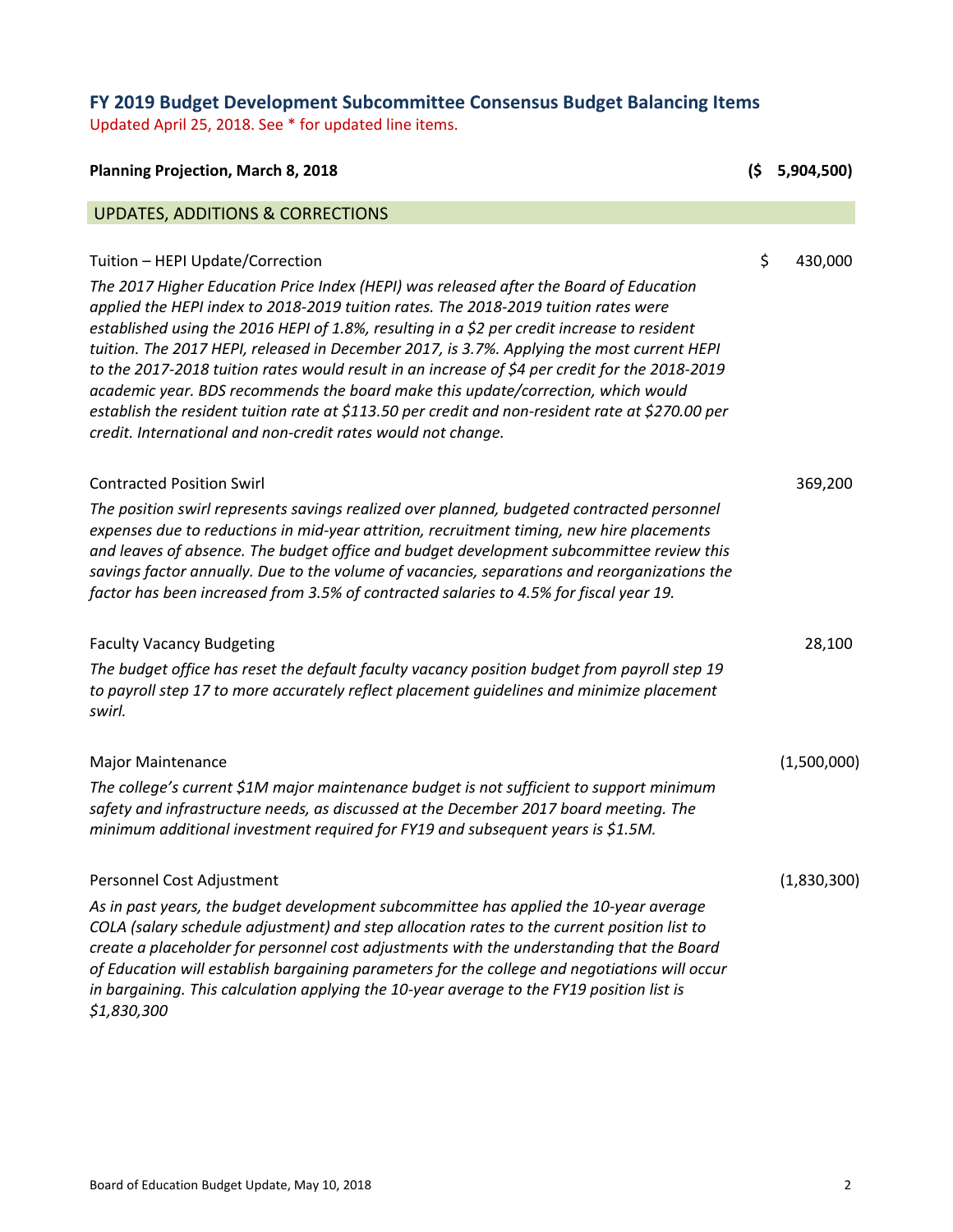## PROGRAM REVISION, REORGANIZATION, & EFFICIENCIES

| <b>Academic Progress Standards</b>                                                                                                                                                                                                                                                                                                                                                                                                                | \$<br>13,100 |
|---------------------------------------------------------------------------------------------------------------------------------------------------------------------------------------------------------------------------------------------------------------------------------------------------------------------------------------------------------------------------------------------------------------------------------------------------|--------------|
| Administrative support for the academic progress standards program will be provided by the<br>student success division.                                                                                                                                                                                                                                                                                                                           |              |
| Child and Family Education                                                                                                                                                                                                                                                                                                                                                                                                                        | 76,400       |
| An administrative support position and part of a management position will be moved to self-<br>support through program income.                                                                                                                                                                                                                                                                                                                    |              |
| <b>Cooperative Education</b>                                                                                                                                                                                                                                                                                                                                                                                                                      | 395,300      |
| Cooperative education will be distributed into departments and divisions to more directly<br>align instruction with local employers and internship opportunities. This will involve<br>reduction of one dean position, one project coordinator position, and reassignment of<br>current faculty. The cooperative education motor fleet will be liquidated; the college's motor<br>pool will be available to support cooperative education travel. |              |
| <b>Culinary Arts &amp; Hospitality Management</b>                                                                                                                                                                                                                                                                                                                                                                                                 | 152,600      |
| The culinary arts and hospitality management program will be developing an AA degree that<br>will be offered online and face to face. The vacant dean position will be eliminated.                                                                                                                                                                                                                                                                |              |
| <b>Drafting</b>                                                                                                                                                                                                                                                                                                                                                                                                                                   | 135,000      |
| The drafting program will reduce its full time faculty FTE from two to one, in keeping with<br>program review recommendations and student enrollment levels.                                                                                                                                                                                                                                                                                      |              |
| <b>Energy Management Program</b>                                                                                                                                                                                                                                                                                                                                                                                                                  | 449,900      |
| The Energy Management Program will become fully grant funded on July 1, 2018 through an<br>existing NSF grant. This will involve reassignment of one classified staff member to academic<br>technology and the non-credit training arm of energy management to the extended learning<br>division.                                                                                                                                                 |              |
| Foundation*                                                                                                                                                                                                                                                                                                                                                                                                                                       | 17,800       |
| The foundation will fund 25% of the events coordinator position.                                                                                                                                                                                                                                                                                                                                                                                  |              |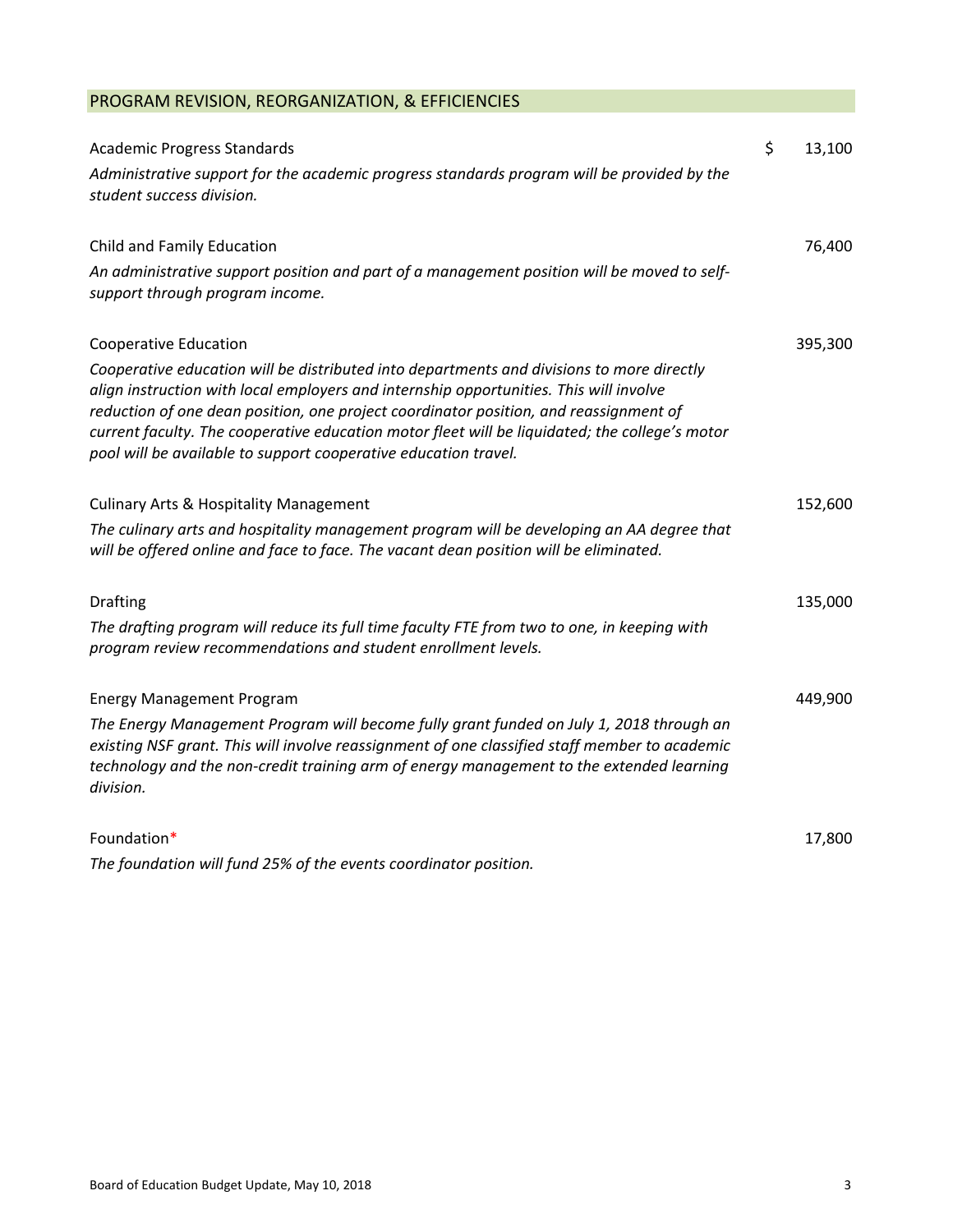| <b>Health Clinic</b><br>The health clinic estimates an additional \$125,000 of recurring new revenues generated                                                                                                                                                                                                                                                                                                                                                                                                                                                                                                                                                    |    | 125,000   |
|--------------------------------------------------------------------------------------------------------------------------------------------------------------------------------------------------------------------------------------------------------------------------------------------------------------------------------------------------------------------------------------------------------------------------------------------------------------------------------------------------------------------------------------------------------------------------------------------------------------------------------------------------------------------|----|-----------|
| through increased visits and insurance billing for both students and employees.                                                                                                                                                                                                                                                                                                                                                                                                                                                                                                                                                                                    |    |           |
| Health, Physical Education and Athletics                                                                                                                                                                                                                                                                                                                                                                                                                                                                                                                                                                                                                           |    | 309,000   |
| This reorganization involves moving health and physical education instruction to the health<br>professions division, while athletics will move to student affairs. The plan involves converting<br>the faculty athletic director position to a director of fitness, recreation and sports. It also<br>involves reassigning a project coordinator and reorganizing the employee wellness program<br>to minimize the cost to the college.                                                                                                                                                                                                                            |    |           |
| KLCC*                                                                                                                                                                                                                                                                                                                                                                                                                                                                                                                                                                                                                                                              |    | 122,900   |
| The college will restore \$77,100 of the general fund transfer to KLCC.                                                                                                                                                                                                                                                                                                                                                                                                                                                                                                                                                                                            |    |           |
| <b>STUDENT ENROLLMENT &amp; RETENTION</b>                                                                                                                                                                                                                                                                                                                                                                                                                                                                                                                                                                                                                          |    |           |
|                                                                                                                                                                                                                                                                                                                                                                                                                                                                                                                                                                                                                                                                    |    |           |
| Tuition - Enrollment Growth<br>At the January 2018 Budget Development Subcommittee Campus Forum, the subcommittee<br>received substantive feedback and ideas for improving enrollment and retention at the<br>college. Committee members have been working with the Office of Academic and Student<br>Affairs to develop actionable plans to impact enrollment in the coming year. The<br>subcommittee originally estimated a 3% enrollment reduction assumption for FY19, while a<br>2.5% reduction was incorporated in the March planning projection. If enrollment growth<br>plans are successfully executed, the committee estimates net growth of 2% in FY19. | \$ | 1,350,000 |
| ECONOMIC DRIVER/COMMUNITY PARTNERSHIPS                                                                                                                                                                                                                                                                                                                                                                                                                                                                                                                                                                                                                             |    |           |
| <b>Extended Learning</b>                                                                                                                                                                                                                                                                                                                                                                                                                                                                                                                                                                                                                                           | ১  | 200,000   |
| The college has invested in the Extended Learning Division infrastructure to increase this<br>important training and economic development driver in the community. As a result, the<br>division is projected to see increased program revenue through customized training and<br>open enrollment                                                                                                                                                                                                                                                                                                                                                                   |    |           |
| <b>Rental Revenue</b>                                                                                                                                                                                                                                                                                                                                                                                                                                                                                                                                                                                                                                              |    | 154,000   |
| The college continues to explore partnerships and rental opportunities with academic<br>institutions and community organizations, and has projected additional rental revenues for                                                                                                                                                                                                                                                                                                                                                                                                                                                                                 |    |           |

*main campus, Cottage Grove, and the downtown Spilde Center.*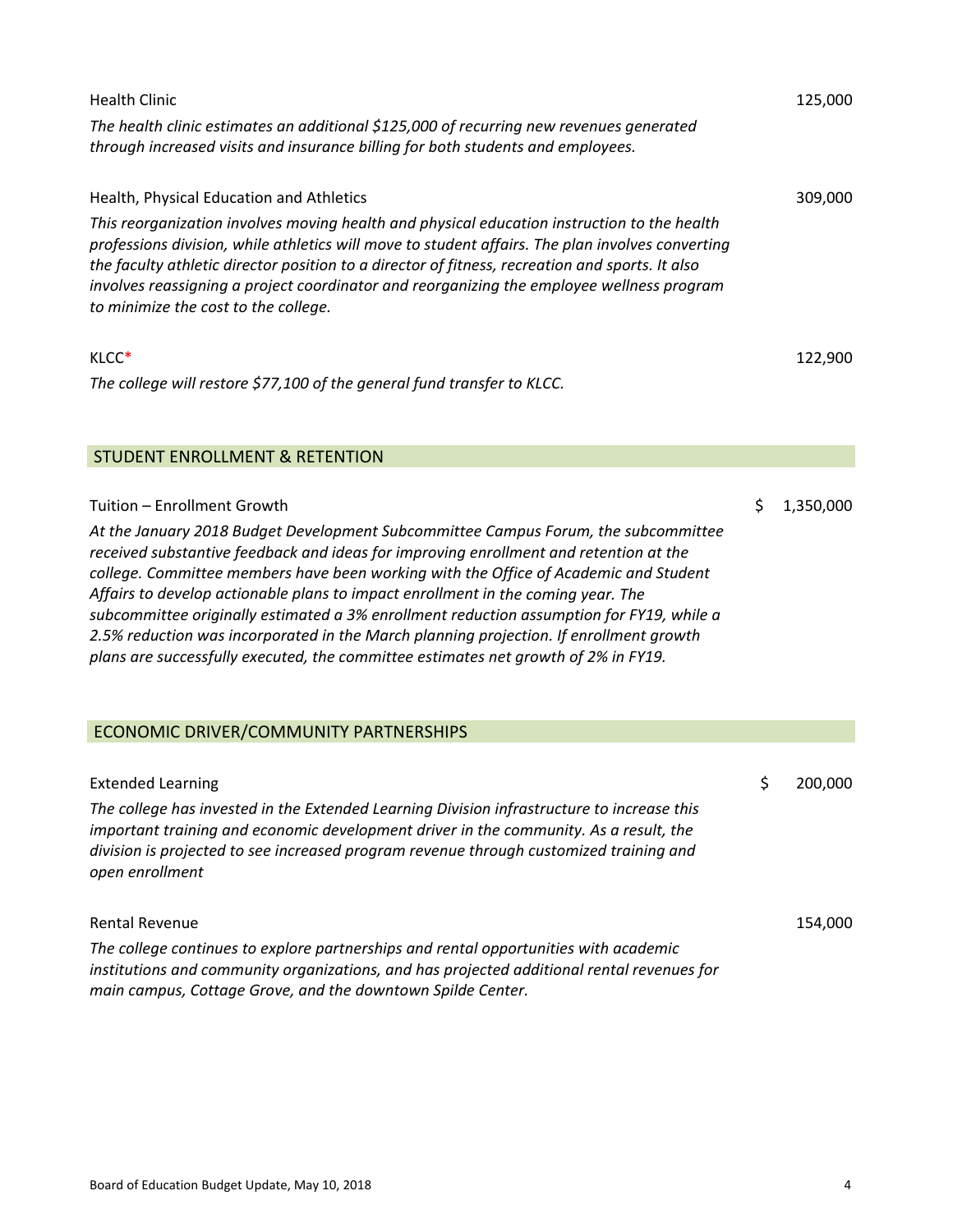## OTHER ‐ REVENUE

| <b>Grant Indirect</b>                                                                                                                                                                                                                                                                                                                                                                                                                                   | \$<br>250,000 |
|---------------------------------------------------------------------------------------------------------------------------------------------------------------------------------------------------------------------------------------------------------------------------------------------------------------------------------------------------------------------------------------------------------------------------------------------------------|---------------|
| College finance is working with grant accountants and staff to maximize indirect charges and<br>revenue for grant activities.                                                                                                                                                                                                                                                                                                                           |               |
| Plane Sale*                                                                                                                                                                                                                                                                                                                                                                                                                                             | 255,300       |
| The Aviation Academy will sell two of its fleet planes that no longer serve the needs of the<br>program, resulting in one-time revenue in FY19.                                                                                                                                                                                                                                                                                                         |               |
| <b>Fund Balances</b>                                                                                                                                                                                                                                                                                                                                                                                                                                    | 1,850,000     |
| As part of annual fund balance review, the college has identified foundation and other funds<br>that will be transferred to the general fund to match with expenses already incurred. This<br>will result in \$450,000 in one-time revenue in FY19.                                                                                                                                                                                                     |               |
| Additionally, after reviewing the international students program fund balance, college<br>contribution and required reserves, the budget development subcommittee is recommending<br>an increase of \$1.4M from the international student program to FY19 administrative<br>recovery.                                                                                                                                                                   |               |
| <b>OTHER - EXPENSE</b>                                                                                                                                                                                                                                                                                                                                                                                                                                  |               |
|                                                                                                                                                                                                                                                                                                                                                                                                                                                         |               |
| Capital Outlay                                                                                                                                                                                                                                                                                                                                                                                                                                          | 525,000       |
| The college provides an annual \$700,000 capital outlay allocation for strategic investment in<br>equipment and other capital items that cannot be supported through materials & services<br>budgets or other funding sources. The college withheld all but \$50,000 of the allocation in<br>FY18. The budget development subcommittee recommends funding \$175,000 of the<br>allocation in FY19 to support critical investment needs.                  |               |
| <b>Early Separation Incentives</b>                                                                                                                                                                                                                                                                                                                                                                                                                      | 750,000       |
| Early separation incentives were offered to all three employee groups, with a notification<br>deadline of April 9. 11 faculty, 20 classified staff, and 1 manager participated in the<br>program. The budget development subcommittee, with the college cabinet's approval has<br>established a net savings estimate of \$750,000 for FY19. Savings will be realized by<br>restructuring positions, holding positions open, and placement of new hires. |               |

## Funded Vacancies and Reassignment 1,108,600

*The budget development subcommittee has identified a savings target of \$1,108,600 to be realized through holding open management, faculty, and classified staff positions, and also reassigning some staff into funded vacancies. College cabinet will be working with departments to review and approve positions to achieve this target.*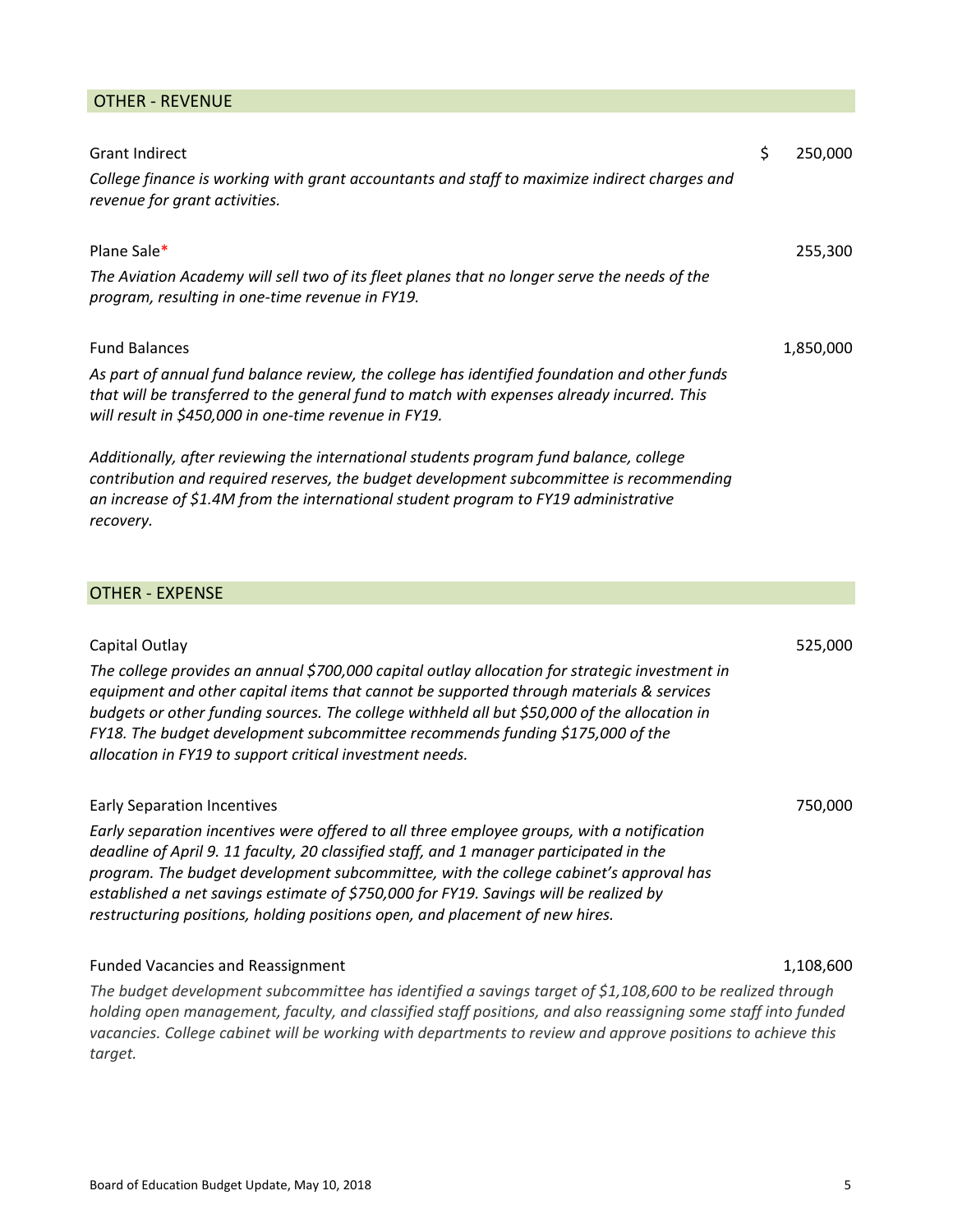| Internet/Phone Stipend                                                                                                                                                                                                                                       | 28.100  |
|--------------------------------------------------------------------------------------------------------------------------------------------------------------------------------------------------------------------------------------------------------------|---------|
| The college is going through a process of reviewing and updating cell phone stipend<br>authorizations based upon essential job functions. All employees will need to apply for a new<br>cell phone stipend authorization that will take effect July 1, 2018. |         |
| Part-Time                                                                                                                                                                                                                                                    | 139.500 |
| Part-time budgets will be reduced for public safety (\$35,000), academic and student affairs<br>special projects (\$69,500), and part-time faculty backfill for release (\$35,000).                                                                          |         |

**Total Balancing Items \$ 5,904,000**